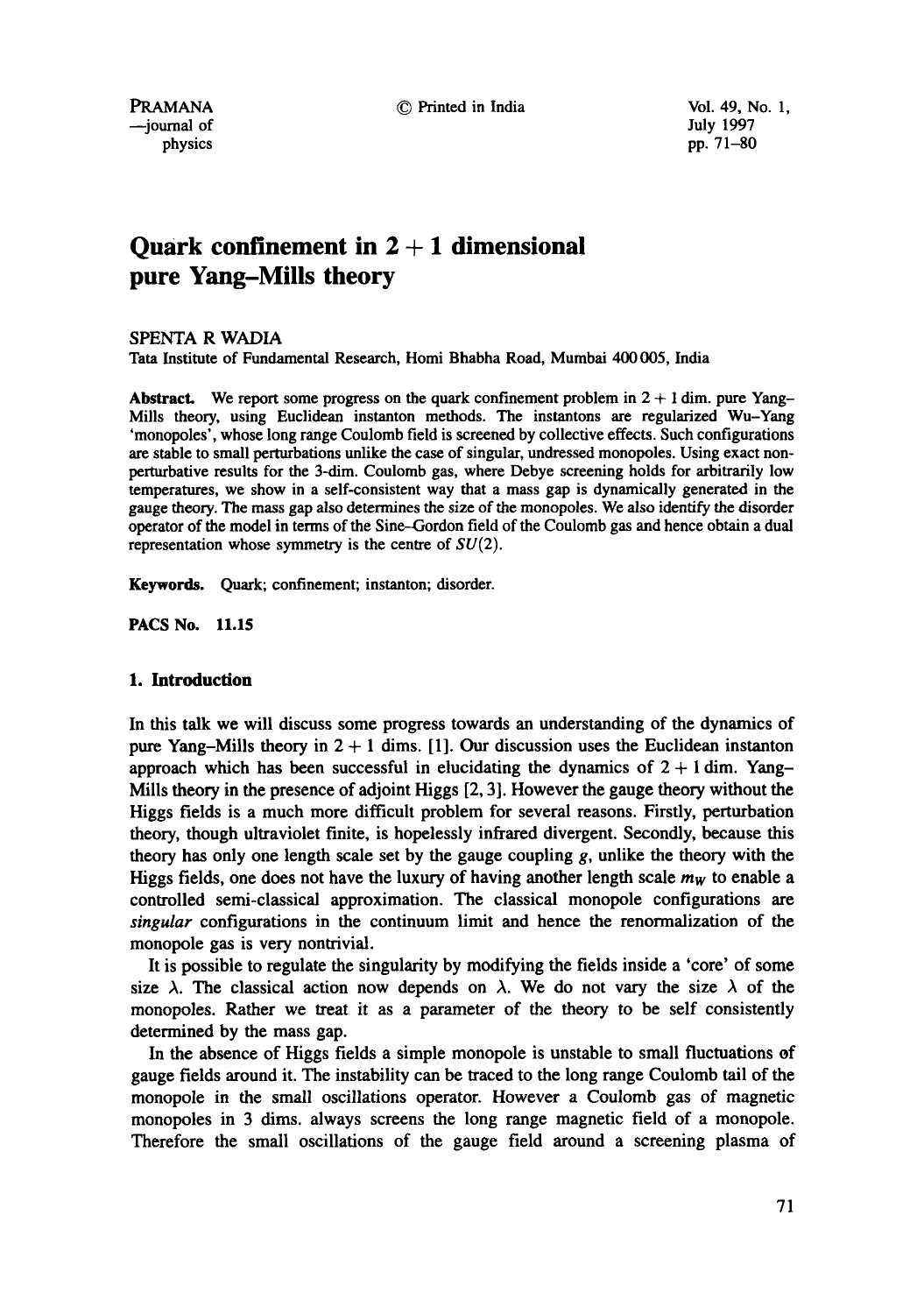monopoles need not be unstable. In this way we construct a self-consistent picture of instanton gas. The Debye length then self-consistently determines the size of the monopoles. The resulting long distance effective theory we obtain is a sine-Gordon theory in  $2 + 1$  dim. We also show that the Sine-Gordon theory is actually a dual representation of  $2 + 1$  YM theory in the sense that the disorder (magnetic) operators of this theory have a local formula in terms of the Sine-Gordon field  $\chi$ :  $\phi_D = e^{(i/2)\chi(x)}$ .

# **2. Topology of the gauge condition**

We begin with a review the topological properties of the vacuum of  $SU(2)$  Yang-Mills theory in  $2 + 1$  dimensions following [4]. The physical degrees of freedom are most transparent in a unitary type of gauge. For pure gauge theories this is defined as follows. Consider some local operator  $X(x)$  which transforms according to the adjoint representation of  $SU(2)$ . The unitary gauge is now defined by

$$
[X(x), \tau_3] = 0,\t\t(1)
$$

 $(\tau^i, i = 1, 2, 3$  stands for the Pauli matrices). This gauge condition retains the  $U(1)$ generated by  $\tau^3$  as an unbroken symmetry. If the model contains adjoint Higgs fields in addition to the gluons,  $X$  may be the Higgs field itself and  $(1)$  is the conventional unitary gauge in such a Georgi-Glashow model. In pure Yang-Mills theory  $X$  has to be constructed out of the gauge fields alone.

We may write the matrix operator  $X$  in the form

$$
X = \lambda I + \sum_{a=1}^{3} \epsilon_a(x) \tau^a,
$$
 (2)

where I is the identity matrix. Then the points  $x_0$  where

$$
\epsilon^a(x_0)=0\tag{3}
$$

are singularities of the gauge condition (1). As shown in [4] these singularities are nothing but magnetic monopoles with respect to the unbroken  $U(1)$ . In 3 + 1 dimensions these monopoles are 'particles' which represent dynamical degrees of freedom (in this gauge) other than the conventional fields. In  $2 + 1$  dimensions these monopoles are instanton configurations which will play a crucial role in determining the properties of the vacuum.

In the Georgi-Glashow model the monopoles are given by the well-known 't Hooft-Polyakov solution, while for pure gauge theory they are described by the regularized Wu-Yang solution.

### **3. Confinement in pure Yang-Mills theory**

In pure Yang-Mills theory as we have mentioned there is no Higgs field. This has two consequences. First, in the absence of the second scale (i.e.  $m_W$ ), the perturbation expansion is infrared divergent and the theory cannot be defined perturbatively in the infinite volume limit. Secondly the classical monopole solutions are Wu-Yang

### *Pramana - J. Phys.,* Vol. 49, No. 1, July 1997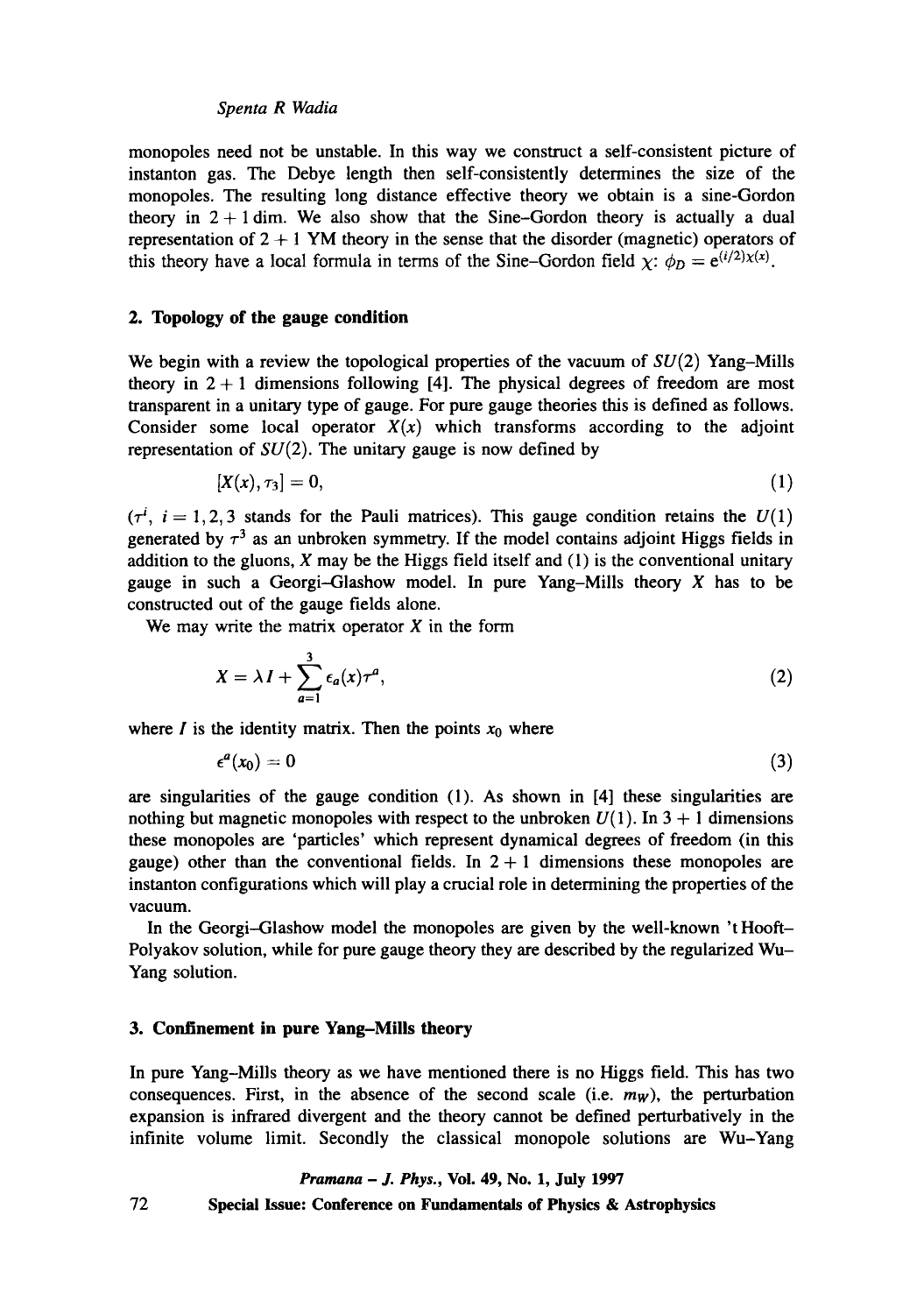### *Non-perturbative Yang-Mills theory*

monopoles [5] which have zero size and infinite action. We will regulate these monopoles by assigning a size  $\lambda$ , which is explained in the next subsection. We will then construct an expansion around a plasma of such monopoles and, as explained in the introduction, argue that these monopoles are stable against fluctuations.

## *3.1 The monopole solution*

We will consider monopoles which have some size  $\lambda$ . The field due to single monopole at  $x = 0$  is given in the unitary gauge by

$$
\tilde{A}_{\mu}(x) = \frac{1}{2} \begin{bmatrix} q\tilde{A}_{\mu}^{3} & \tilde{A}_{\mu}^{1} - iq\tilde{A}_{\mu}^{2} \\ \tilde{A}_{\mu}^{1} + iq\tilde{A}_{\mu}^{2} & -q\tilde{A}_{\mu}^{3} \end{bmatrix},
$$
  
\n
$$
\tilde{A}_{\mu}^{1}(x) = -\frac{K(r/\lambda)}{r} \left[ \hat{\phi} \cos \phi + \hat{\theta} \sin \phi \right]_{\mu},
$$
  
\n
$$
\tilde{A}_{\mu}^{2}(x) = \frac{K(r/\lambda)}{r} \left[ -\hat{\phi} \sin \phi + \hat{\theta} \cos \phi \right]_{\mu},
$$
  
\n
$$
\tilde{A}_{\mu}^{3}(x) = -\frac{1}{r} \tan \frac{\theta}{2} \left[ \hat{\phi} \right]_{\mu} = D_{\mu}
$$
\n(4)

in spherical coordinates. Here  $K(r/\lambda)$  is a structure function regulating the fields at  $r = 0$ . The function  $K(r/\lambda)$  goes to 1 as  $r \to 0$  as follows

$$
K(r/\lambda) \sim 1 - \frac{r^2}{\lambda^2} \quad \text{for } r \to 0 \tag{5}
$$

while at  $r = \lambda$ ,  $K(r/\lambda) = K'(r/\lambda) = 0$  and remains zero for  $r > \lambda$ . Furthermore  $K'(r/\lambda)$ is continuous at  $r = \lambda$ . As shown by Banks, Myerson and Kogut [6], one can choose a  $K(r/\lambda)$  so that the configuration (4) is a classical solution. The action of single monopole is

$$
s = \frac{4\pi}{g^2} \int_0^\infty dr \left[ \left( \frac{dK}{dr} \right)^2 + \left( \frac{K^2 - 1}{2r^2} \right) \right].
$$
 (6)

Note that the monopole field is abelian outside the monopole core. Consider a gas of such monopoles such that if the positions of the monopoles are  $x_a$ ,  $x_b$  etc., one always has  $|x_a - x_b| > 2\lambda$ . The field configuration in the regions outside the core of the monopoles is approximated by

$$
\mathcal{A}_{\mu}^{\mathsf{cl}}(x) = \sum_{a=1}^{N} \tilde{A}_{\mu}(x - x_a),\tag{7}
$$

where  $x_a$  denotes a monopole position and N is the number of monopoles. In our selfconsistent approach, we assume that (7) represents the dominant field configuration in the Euclidean path integral. The total action of this gas is

$$
S_{\rm cl} = Ns + \frac{2\pi}{g^2} \sum_{a \neq b} \frac{q_a q_b}{|x_a - x_b|}.
$$
 (8)

*Pranmna - J. Phys.,* **Vol. 49, No. 1, July 1997**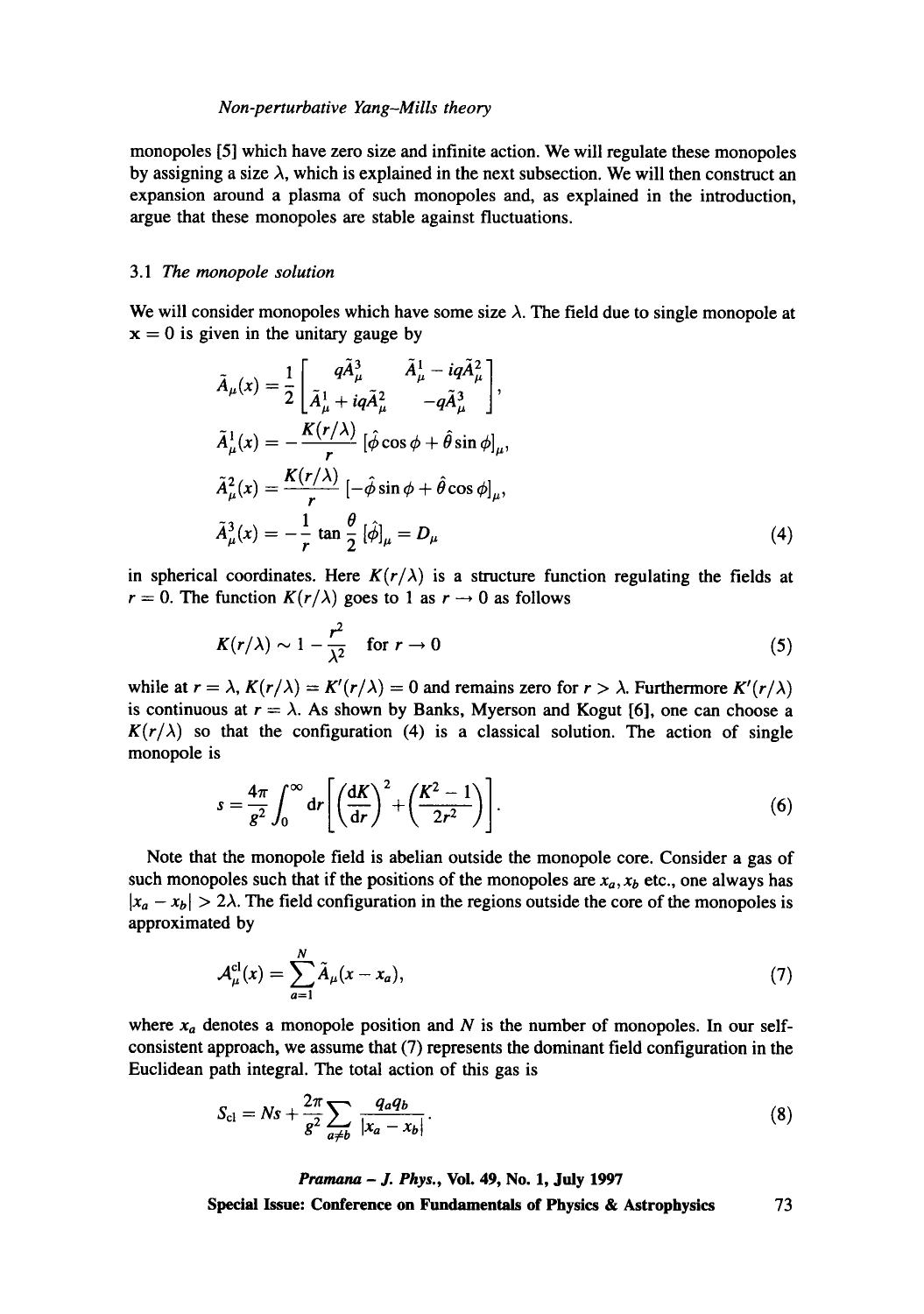Finally we record the single monopole field configuration in the radial gauge

$$
A_{\mu}^{a} = -\frac{\epsilon_{\mu a j} x^{j}}{r^{2}} (1 - K(r/\lambda)).
$$
\n(9)

# 3.2 The *path integral*

The monopole configuration is used to evaluate the path integral by the saddle point method. One expands the field around  $A<sub>u</sub><sup>cl</sup>$  which is a classical solution outside the core. The form of the solution inside the core is unimportant for our purposes:

$$
\mathcal{A}_{\mu} = \mathcal{A}_{\mu}^{\mathrm{cl}} + g a_{\mu}.\tag{10}
$$

The path integral may be formally written as

$$
Z = \int \prod_{x} dA_{\mu}(x)
$$
  
exp $(-S_{c1})$ exp $\left(-\int aD^{2}ad^{3}x\right)$ , (11)

where  $S_{c1}$  is given by (8). Here  $D^2$  is the stability operator for small fluctuations:

$$
\int aD^2 a \, d^3 x \equiv \int \mathcal{L}''(\mathcal{A}_{\rm cl}) a^2 d^3 x,\tag{12}
$$

where  $\mathcal{L}''(\mathcal{A}_{cl})$  is the second functional derivative of the Lagrangian density evaluated at  $\mathcal{A}_{\text{cl}}$ .

Equation (11) as it stands is meaningless since  $D^2$  has a zero eigenvalue for each symmetry of the original Lagrangian. The local gauge symmetry is fixed by requiring the fluctuations to satisfy the background gauge condition

$$
\nabla_{\mu}(\mathcal{A}^{\mathbf{cl}})a_{\mu}(x) = 0, \tag{13}
$$

where  $\nabla_{\mu}(\mathcal{A}^{cl})$  is the covariant derivative evaluated at the configuration  $\mathcal{A}^{cl}$ :

$$
\nabla_{\mu}(\mathcal{A}_{\text{cl}}) \equiv \partial_{\mu} + i[\mathcal{A}_{\mu}^{\text{cl}},]. \tag{14}
$$

This gives rise to the usual Fadeev-Popov determinant (det  $\Delta_{FP}$ ). The zero modes arising from the breaking of the global translation invariance and the  $U(1)$  transformations obeying the background gauge condition but nonvanishing at infinity are replaced by integration over corresponding collective coordinates. Finally we have to sum over all  $N$ with the standard division by  $N!$ . One finally has the formal expressions

$$
Z = \sum_{N=0}^{\infty} \frac{1}{N!} Q_N
$$
  

$$
Q_N = \sum_{\{q_a\}} \left(\frac{8}{\sqrt{\pi}} s^{3/2}\right)^N \int \prod_{a=1}^N dx_a e^{-S_{\text{el}}} \mathcal{J}
$$
 (15)

$$
\mathcal{J} = \left(\frac{\det D^2}{\det - \partial^2}\right)^{-1/2} \left(\frac{\det \Delta_{FP}}{\det - \partial^2}\right).
$$
 (16)

*Pramana - J. Phys.,* **Vol. 49, No. 1, July 1997**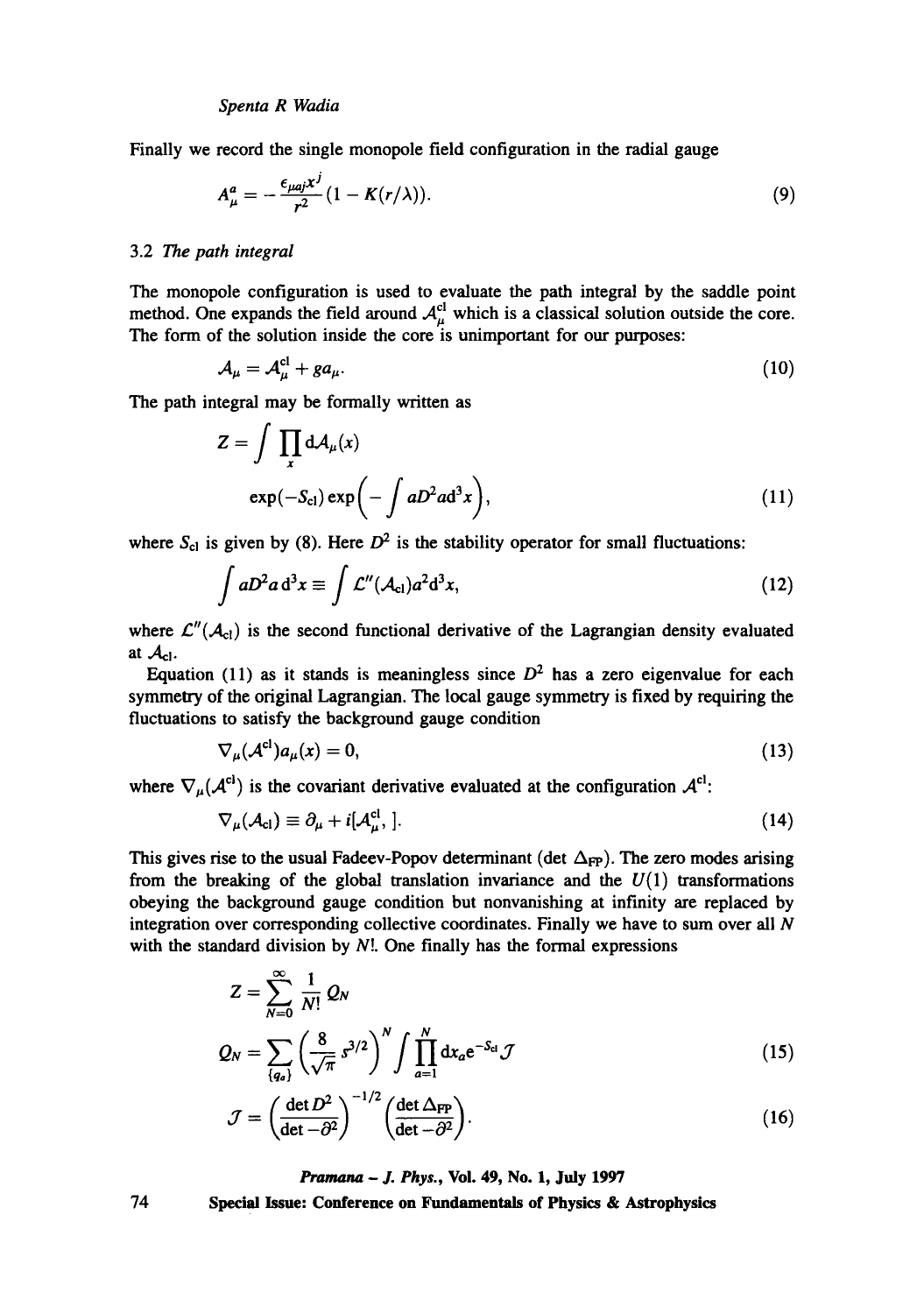# 3.3 *Instability of the single undressed monopole*

In the usual semi-classical method the dilute instanton gas [7] is noninteracting and one writes

$$
\det D^2 = (\det d^2)^N,\tag{17}
$$

where  $d^2$  is the stability operator for the single monopole configuration.

We will see, however, that the  $d<sup>2</sup>$  has negative eigenvalues signifying the instability of a single monopole. In the background gauge (13) the operator  $d^2$  has the form:

$$
d^{2} = \delta_{\mu\nu} \nabla_{\alpha} (\tilde{A}_{\rm cl}) \nabla^{\alpha} (\tilde{A}_{\rm cl}) + i \left[ \tilde{F}_{\mu\nu}^{\rm cl}, \right], \qquad (18)
$$

where  $\tilde{A}_{cl}$  is defined in (4) and  $\tilde{F}_{\mu\nu}^{cl}$  is the corresponding field. We refer to the literature for details of the stability analysis  $[9,1]$ . Except we mention that the source of the instability of  $d^2$  is the long range Coulomb tail of the single regularized monopole solution.

It should also be noted that in the presence of Higgs fields the  $1/r^2$  Coulomb tail is cancelled and we have a screened potential  $e^{-m_H r}/r^2$ , which removes the potential instability.  $m<sub>H</sub>$  is the Higgs mass.

# 3.4 *Debye screening in the monopole gas*

Our main point is that when the instantons are interacting, the fluctuation problem cannot in general be factored into N copies of the fluctuation problem for an isolated monopole. Rather one should consider the stability of the neutral plasma of monopoles as a whole. This statement also applies to the Yang-Mills-Higgs system in the previous section. The main reason behind this is that we have an integration over the positions of the monopole and the charges, or equivalently a functional integration over the charge density field. The effect of this averaging over the charge density is very nontrivial. The results of [8] show that the charge density field clusters so that the theory of the density field generates a mass gap dynamically.

In fact the results of [8] mean that in the neutral plasma the fluctuations of the magnetic field are bounded and the  $1/r^2$  magnetic field of a single monopole is Debye screened to  $e^{-Mr}/r^2$ , where  $M(g^2, \lambda, z)$  is the non-perturbative mass gap, which depends on the coupling  $g^2$ , the monopole size  $\lambda$  which is effectively the cut-off of the Coulomb gas and the fugacity z. Recall that the source of instability for a single isolated monopole is the long range tail of the Coulomb potential. One might, therefore expect that in the screened neutral plasma a 'dressed' monopole whose Coulomb tail has been screened can in fact be stable.

In the following we shall assume that the monopole gas is dilute. Using translation invariance we focus on one monopole at  $x = x<sub>\alpha</sub>$  and its neighbourhood. We are thus considering the problem in the presence of a single source at  $x = x<sub>\alpha</sub>$ . Recall that the fields outside the monopole cores of size  $\lambda$  are abelian. Thus, in the unitary gauge it follows from (7) and (4) that outside the core of this monopole the field is

$$
\tilde{A}_{\mu}^{\text{out}} = \sum_{a=1}^{N} \frac{1}{2} q_a \begin{pmatrix} D_{\mu}(x - x_a) & 0 \\ 0 & -D_{\mu}(x - x_a) \end{pmatrix}, \tag{19}
$$

*Pramana - J. Phys.,* **Vol. 49, No. 1, July 1997 Special Issue: Conference on Fundamentals of Physics & Astrophysics** 75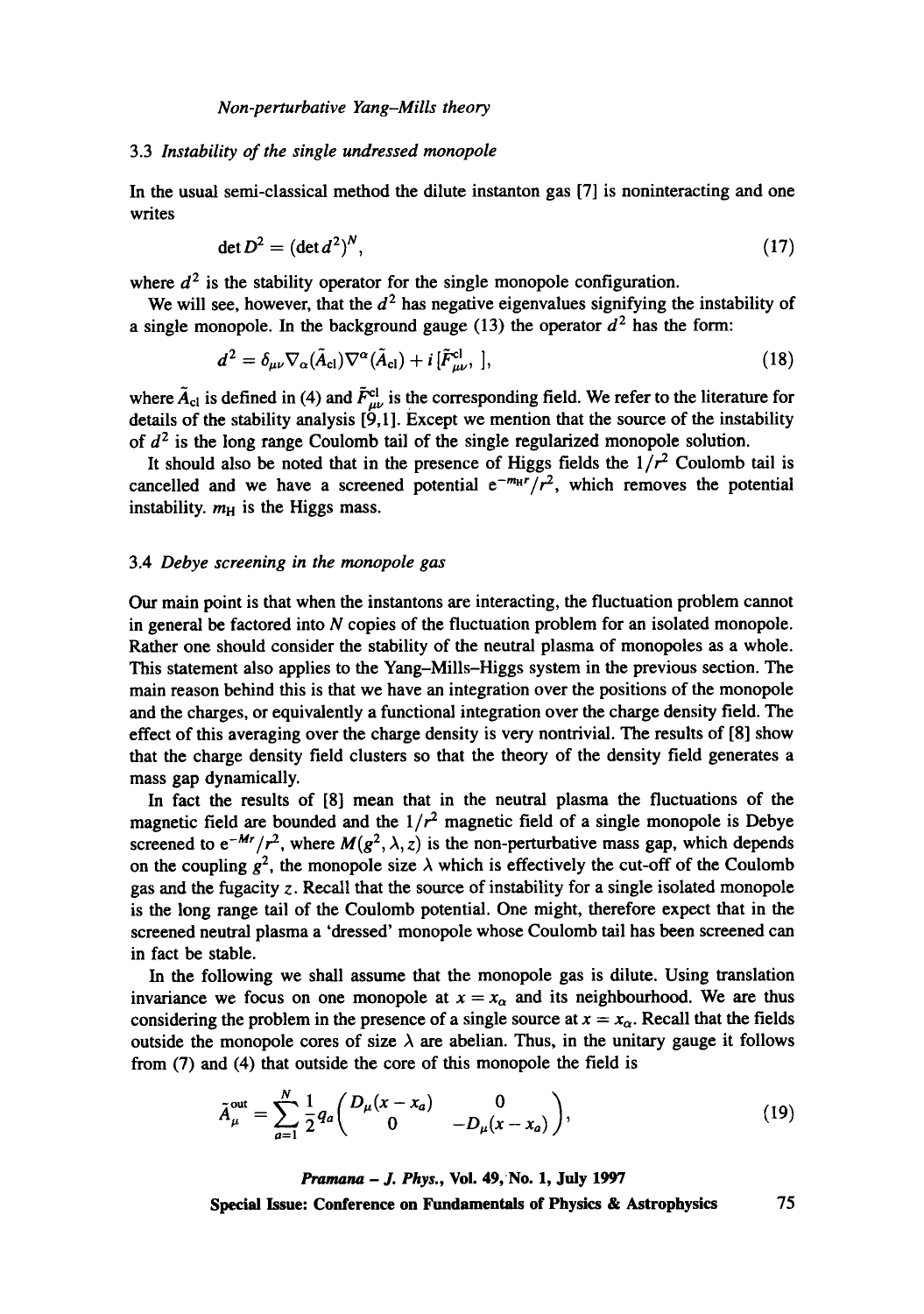where we have set  $x_N = x_\alpha$ . Inside the core the effect of the core field of the other monopoles can be ignored and we have

$$
\tilde{A}_{\mu}^{\text{in}} = \sum_{a=1}^{N-1} \frac{1}{2} q_a \begin{pmatrix} D_{\mu}(x - x_a) & 0 \\ 0 & -D_{\mu}(x - x_a) \end{pmatrix} + \frac{1}{2} \begin{pmatrix} qD_{\mu}(x - x_{\alpha}) & \tilde{W}_{\mu}^{-}(x - x_{\alpha}) \\ \tilde{W}_{\mu}^{+}(x - x_{\alpha}) & -qD_{\mu}(x - x_{\alpha}) \end{pmatrix},
$$
\n(20)

where  $\tilde{W}_u^{\pm} \equiv \tilde{A}_u^1 \pm i q \tilde{A}_u^2$  and  $\tilde{A}_u^1, \tilde{A}_u^2$  are as in (4). Introducing the charge density

$$
\rho(x) \equiv \sum_{a=1}^{N} q_a \delta(x - x_a) \tag{21}
$$

and assuming that in the mean, for large N,  $\rho_N \simeq \rho_{N-1}$  we can rewrite (20) as

$$
A_{\mu}(x; x_{\alpha}, [\rho]) = \int d^3 y \frac{\tau^3}{2} \rho(y) D_{\mu}(x - y) + \theta(\lambda - |x - x_{\alpha}|)
$$

$$
\begin{pmatrix} D_{\mu}(x - x_{\alpha}) & W_{\mu}^-(x - x_{\alpha}) \\ W_{\mu}^+(x - x_{\alpha}) & -D_{\mu}(x - x_{\alpha}) \end{pmatrix}.
$$
(22)

In the above expression the sharp  $\theta$  function may be replaced by a smoother version.

Debye screening means that in the presence of a source the density  $\rho(y)$  has a mean value  $\bar{\rho}(y,x_{\alpha})$ , fluctuations around which are small.  $A_{\mu}(x;x_{\alpha},\bar{\rho})$  then represents a 'dressed' monopole configuration. In our case this 'source' is provided by the particular monopole at  $x=x_\alpha$  in the plasma and the statement pertains to the field in the neighbourhood of this particular monopole.

The crucial point is that since Debye screening holds, we can assume self-consistently that the gas of 'dressed' monopoles is weakly interacting, unlike the 'bare' monopoles. The field around a dressed monopole decay exponentially over a distance scale set by the Debye screening length  $l<sub>D</sub> = 1/M$ . If the average distance between the monopoles is much larger than *lo* then the interaction between such dressed monopoles vanishes and the operator  $D^2$  has a N-fold degeneracy. In other words the potential appearing in the stability equation resembles  $N$  far separated potential wells. In this situation we have, using translation invariance,

$$
\det D^2 \simeq (\det D^2[\bar{\rho}])^N,\tag{23}
$$

where  $D^2[\bar{\rho}]$  now denotes the stability operator for a *single* dressed monopole which is the same for any monopole in the plasma. For finite distances between monopoles the exact degeneracy is lifted and eigenvalues of  $D<sup>2</sup>$  organize themselves in bands. This would lead to corrections to the result (23) which may be expanded in powers of  $l_D/l_m$  where  $l_m$ denotes the average distance between the monopoles.

In this regard there is a difference between the pure Yang Mills system and the Yang-Mills-Higgs system. The presence of the Higgs field means that the potential appearing in the stability operator around a single monopole decays over length scales of the order of  $1/m_W$ . Since the Debye length is much larger than  $1/m_W$ , corrections to the extensivity of the small fluctuation determinant appear as powers of  $1/l_m m_W$ .

# *Pramana - J. Phys.,* **Vol. 49, No. 1, July 1997**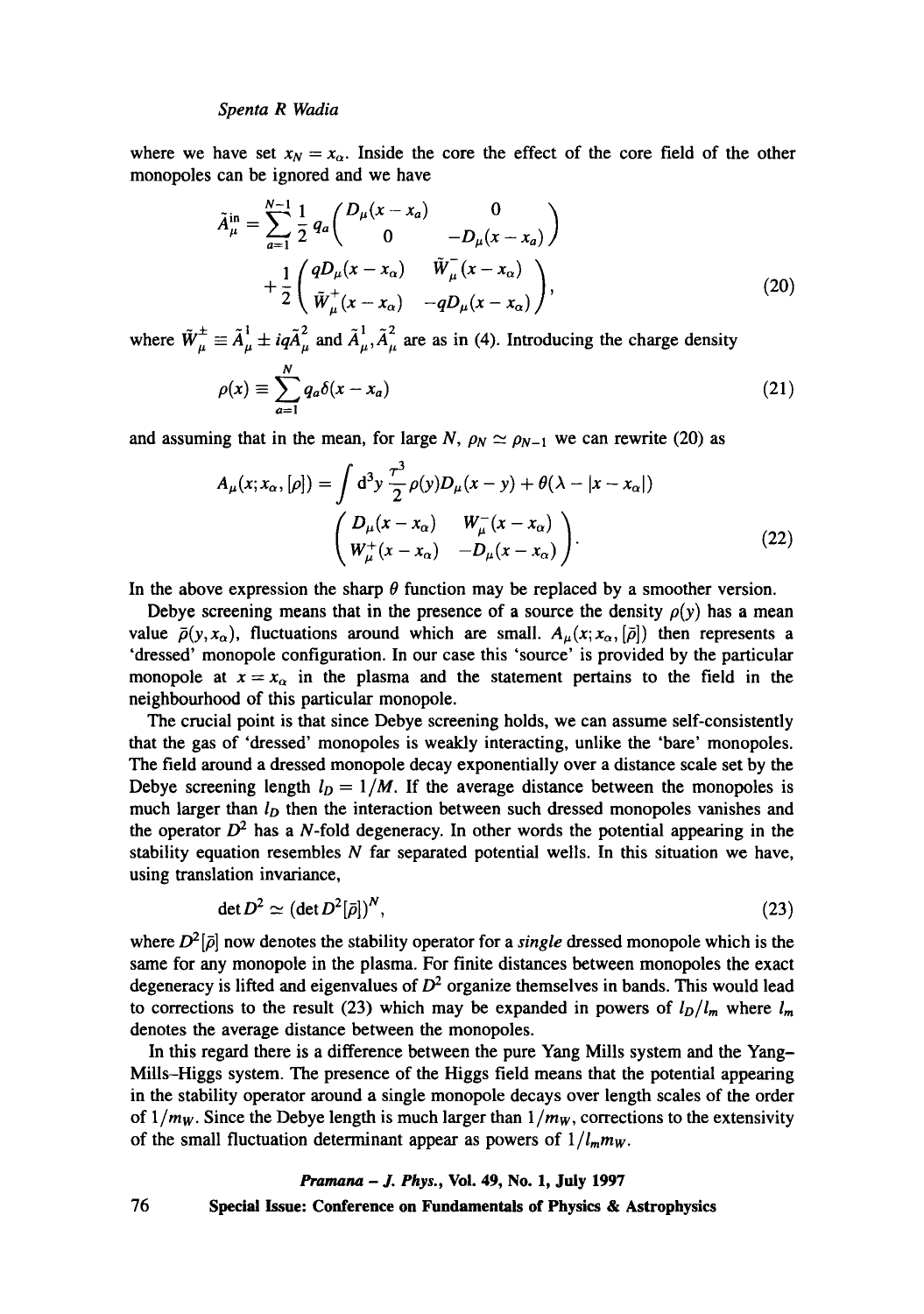*Non-perturbative Yang-Mills theory* 

# 3.5 *The Sine-Gordon transform and dynamical generation of mass gap*

We can now rewrite the theory in terms of a Sine-Gordon model. The path integral is written as

$$
Z = \sum_{N=0}^{\infty} \frac{1}{N!} \left( \frac{8g^6}{\sqrt{\pi}} \overline{s}^{3/2} e^{-\overline{s}} \right)^N \sum_{\{q_a\}} \prod_{i=1}^N \int d\mathbf{x}_i
$$

$$
\exp\left(-\frac{2\pi}{g^2} \sum_{a \neq b} \frac{q_a q_b}{|x_a - x_b|}\right) (\Theta[\overline{\rho}])^N,
$$
(24)

where we have defined  $\Theta[\bar{\rho}]$  (functional of the charge densities) as

$$
\Theta[\bar{\rho}] \equiv \left(\frac{\det D^2[\bar{\rho}]}{\det - \partial^2}\right)^{-1/2} \left(\frac{\det \Delta_{\text{FP}}(\bar{\rho})}{\det - \partial^2}\right)
$$
(25)

and  $\bar{s}$  is the action for a single monopole.

It may be noted that we are dealing with a super renormalizable theory. Thus the expression (25) is ultraviolet finite.

We then have

$$
Z = \sum_{N=0}^{\infty} \frac{1}{N!} \bar{J}^N \sum_{\{q_a\}} \prod_{i=1}^N \int \mathrm{d} \mathbf{x}_i \exp\bigg(-\frac{2\pi}{g^2} \sum \frac{q_a q_b}{|x_a - x_b|}\bigg),\tag{26}
$$

where the mean fugacity  $\bar{J}$  is given by the formula

$$
\bar{J} = \frac{8 g^6}{\sqrt{\pi}} \bar{s}^{3/2} e^{-\bar{s}} \Theta[\bar{\rho}]. \tag{27}
$$

We can now perform the Sine-Gordon transform and we write (26) as

$$
Z = \int \mathcal{D}\chi(x) \exp \left[ -\frac{g^2}{32\pi^2} \int d^3x \{ (\nabla \chi)^2, -2\bar{M}^2 (1 - \cos \chi) \} \right],
$$
 (28)

where

$$
\bar{M}^2 = \frac{16\pi^2 \bar{J}}{g^2}.
$$
 (29)

It is important to emphasize in accordance with the discussion of  $[8]$ , that the quadratic term  $\int d^3x (\nabla \chi)^2$  in (28) must be understood in a regularized sense, so that the Coulomb potential between the monopoles is valid only upto distances greater than the core size  $\lambda$ . In this sense  $\lambda$  is the cut off (lattice spacing) of the Sine-Gordon theory.

### 3.6 *Stability of the dressed monopole*

We now discuss, in some more detail than previously, whether the function  $\Theta[\bar{\rho}]$  which is used in the definition of the fugacity  $\bar{J}$  in (27) is well defined. This issue is important

# *Pramana - J. Phys.,* **Vol. 49, No. 1, July 1997 Special Issue: Conference on Fundamentals of Physics & Astrophysics 77**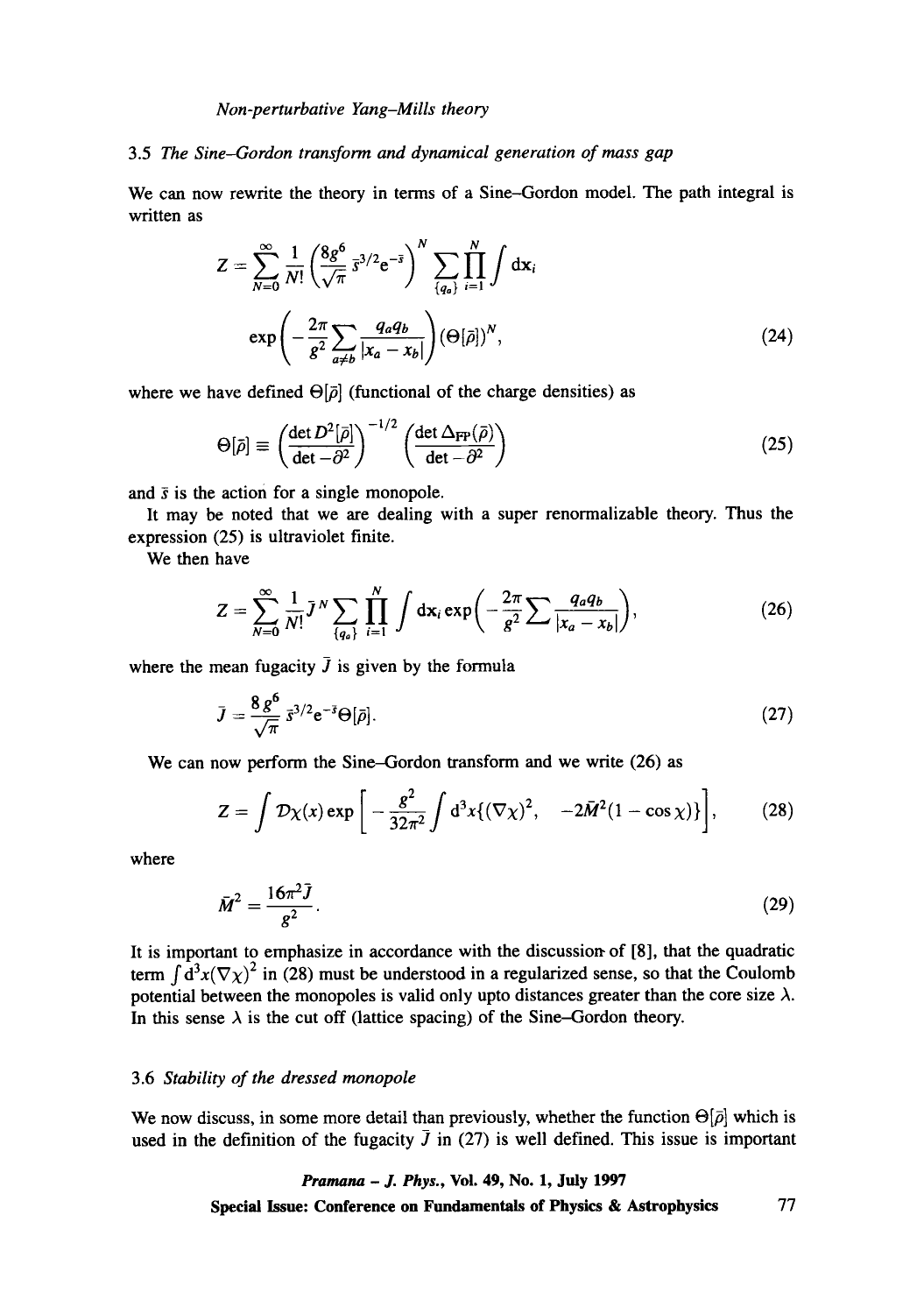because we have already indicated that as we average over  $\rho(x)$  the operator  $D^2[\rho]$  has negative eigenvalues when  $\rho$  corresponds to a single isolated monopole.

We will now argue that  $D^2[\bar{\rho}]$  is a positive operator. Recall the form of  $D^2[\bar{\rho}]$  in the unitary gauge, outside the core of the dressed monopole which we can choose to be at  $x=0$ 

$$
D^{2}[\bar{\rho}] = -\delta_{\mu\nu}\nabla_{\alpha}(A(x,[\bar{\rho}]))\nabla^{\alpha}(A(x,[\bar{\rho}])) + i[\bar{F}^{(3)}_{\mu\nu}(x,[\bar{\rho}]),], \qquad (30)
$$

where  $\bar{F}_{\mu\nu}^{(3)}(x,[\bar{\rho}])$  is related to the magnetic field by  $\bar{B}_{\lambda}^{(3)} = \epsilon_{\mu\nu\lambda} \bar{F}_{\mu\nu}^{(3)}$  and  $\bar{B}_{\lambda}^{(3)}$  is given by

$$
\bar{B}_{\lambda}^{(3)} = \frac{\partial}{\partial x_{\lambda}} \int d^3 y \, \frac{\bar{\rho}(y)}{|x - y|}.\tag{31}
$$

Debye screening means that

$$
\bar{B}_{\lambda}^{(3)} = \frac{x^{\lambda}}{r^3} e^{-Mr} f(Mr), \qquad (32)
$$

where the function  $f(x)$  has the property that for  $x \gg 1$ ,  $f(x) \sim 1$ , and M is the mass gap related to the Debye length  $l_D$  by  $M = 1/l_D$ .

For a nonzero mass gap, the field outside the monopole core cannot be transformed **to**  the radial form of (9). However close to the core and distances much smaller than the Debye length *lo the* field is close to the single monopole field outside the core and may be cast in the radial gauge. Furthermore at distances much larger than the Debye length. the field is close to zero and once again one may cast the gauge potential in the radial gauge trivially (i.e. with  $K(r) = 1$ ). As mentioned in § 4 the source of the even parity Swave instability is the long range Coulomb field of the monopole. Since screening cuts off this Coulomb field and replaces it approximately by an exponential, one expects stability.

The situation is in fact similar to that of the Yang-Mills-Higgs system in some respects. Recall that the S-wave stability of the 't Hooft-Polyakov monopole is ensured by the fact the Higgs field rises *exponentially* to 1 beyond the core and cancels the negative  $1/r^2$  tail of the gauge field, preventing the potential in the Schroedinger problem from being negative at large distances. In our problem the gauge field itself falls off exponentially to zero and thus the potential for the S-wave is positive at large distances. In this sense we have a dynamical Higgs effect.

#### 3.7 *Self consistent dynamical generation of monopole size*

As mentioned before the fugacity of the monopole gas depends on  $\bar{\rho}$  and hence it has a dependence on the mass gap M and the cutoff  $\lambda$  of the Sine-Gordon theory. This means that the cutoff  $\lambda$  is not independent, but determined in terms of M and  $g^2$ , i.e.

$$
M = M(\lambda, g^2, z(\lambda, M))
$$
\n(33)

implies that

$$
\lambda = \frac{1}{g^2} F\left(\frac{M}{g^2}\right),\tag{34}
$$

*Pramana - J. Phys.,* Vol. 49, No. 1, July 1997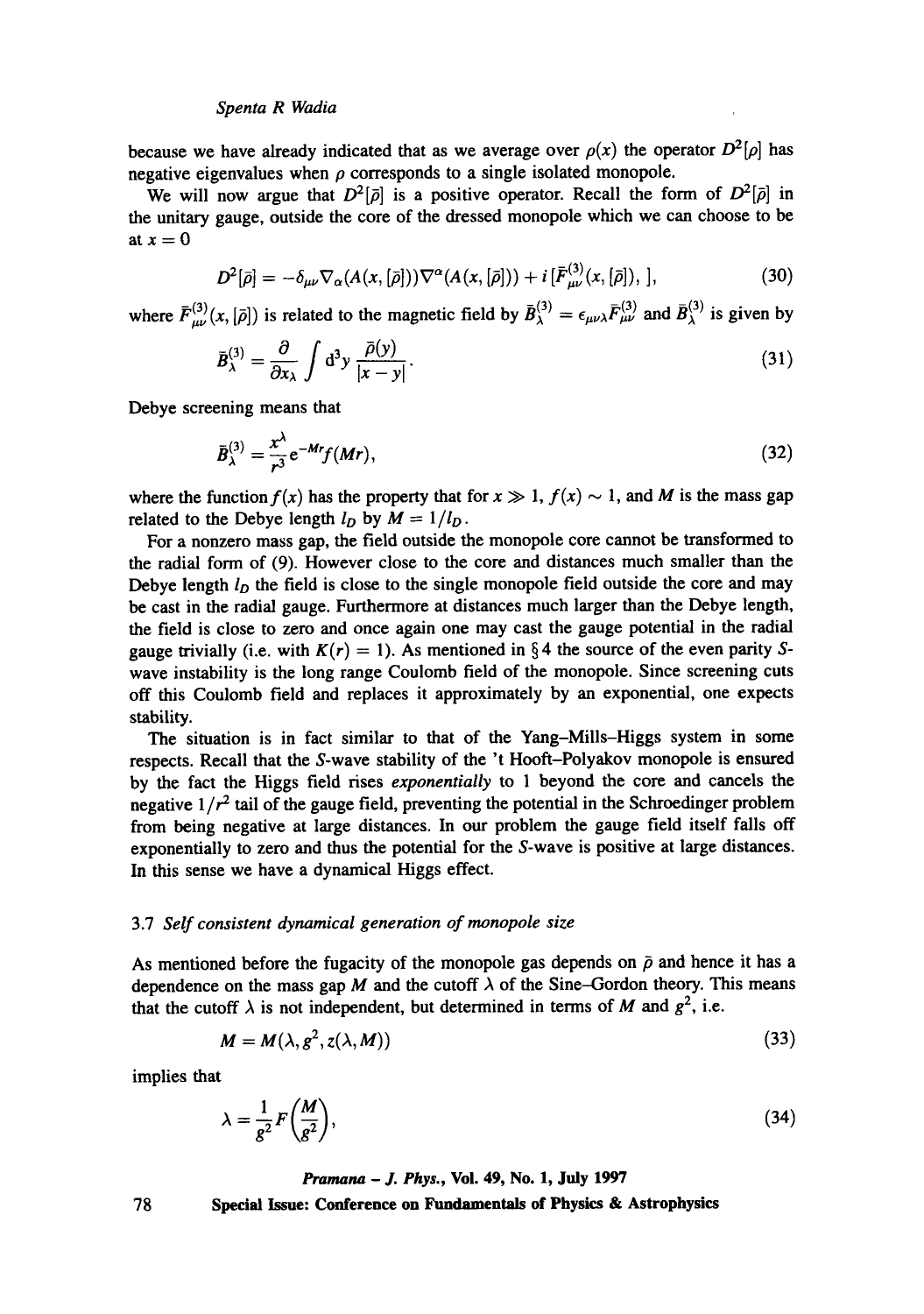## *Non-perturbative Yang-Mills theory*

where  $F$  is a function obtained by inverting (33). This equation now fixes the monopole core size  $\lambda$  as a function of the mass gap M in a self-consistent manner. The above considerations must be considered as qualitative because the calculation of the function  $F$ in (34) is beyond our present technology.

# **4. Dual representation and the disorder operator**

We now relate the Euclidean formalism in terms of disorder operators introduced by 'tHooft [10] . In the hamiltonian formalism the Schroedinger picture disorder operator  $\Phi_D(\mathbf{x}_0)$  is defined as an operator which creates a  $Z_2$  magnetic vortex at the point  $\mathbf{x}_0$  in two dimensional space. More specifically it implements a singular gauge transformation  $\Omega^{[x_0]}$  which has the property that if we consider a closed spatial loop C parameterized by an angle  $\theta$  one has

$$
\Omega^{[x_0]}(\theta + 2\pi) = -\Omega^{[x_0]}(\theta) \tag{35}
$$

when the loop C encloses the point  $x_0$ . If C does not enclose  $x_0$  the gauge transformation is single valued. Consider now the two point function of the Heisenberg picture disorder operators

$$
\langle \Phi_D^{\dagger}(x)\Phi_D(y)\rangle. \tag{36}
$$

Here  $x$  and  $y$  stand for three dimensional coordinates (including the Euclidean time). This two point function is then a sum over all configurations of the gauge fields which have a Dirac string singularity along a line joining x and y with a monopole of charge  $1/2$  at the point y and an anti-monopole of charge  $-1/2$  at the point x. It is crucial that the magnetic charges of these monopoles is half that of the monopoles which populate the vacuum. They have magnetic charges so that the Dirac string is *visible* by the lowest electrically charged quarks which couple to the gauge field.

Repeating the steps which led to the Sine-Gordon representation with the difference that we have two external magnetic sources with charges  $\pm 1/2$  we easily get

$$
\langle \Phi_D^{\dagger}(x)\Phi_D(y)\rangle = \langle e^{i/2(x(y)-x(x))}\rangle,\tag{37}
$$

the average on the right hand side in (37) being performed in the Sine--Gordon theory. A similar identification holds for all higher point correlation functions of the disorder operators. Hence we can identify the disorder operator with

$$
\Phi_D(x) = e^{i/2\chi(x)}\tag{38}
$$

In fact the Sine-Gordon action may be now written in terms of  $\Phi_D$  as

$$
S = \frac{g^2}{32\pi^2} \int d^3x [\partial_\mu \Phi_D^{\dagger} \partial_\mu \Phi_D + M^2 ((\Phi_D)^2 + (\Phi_D^{\dagger})^2)] \tag{39}
$$

up to an irrelevant constant. The field  $\Phi_D$  is not a conventional scalar field, since  $\Phi_D^{\dagger} \Phi_D = 1$ . This non-linear  $Z_2$  sigma model can be generalized to a linear sigma model by the addition of the term  $\lambda \int d^3x (\Phi_D^{\dagger} \Phi_D - 1)^2$  to the action (39). The action then exactly has the form conjectured in [10].

> *Pranmna - J. Phys.,* **Vol. 49, No. 1, July 1997 Special Issue: Conference on Fundamentals of Physics & Astrophysics** 79